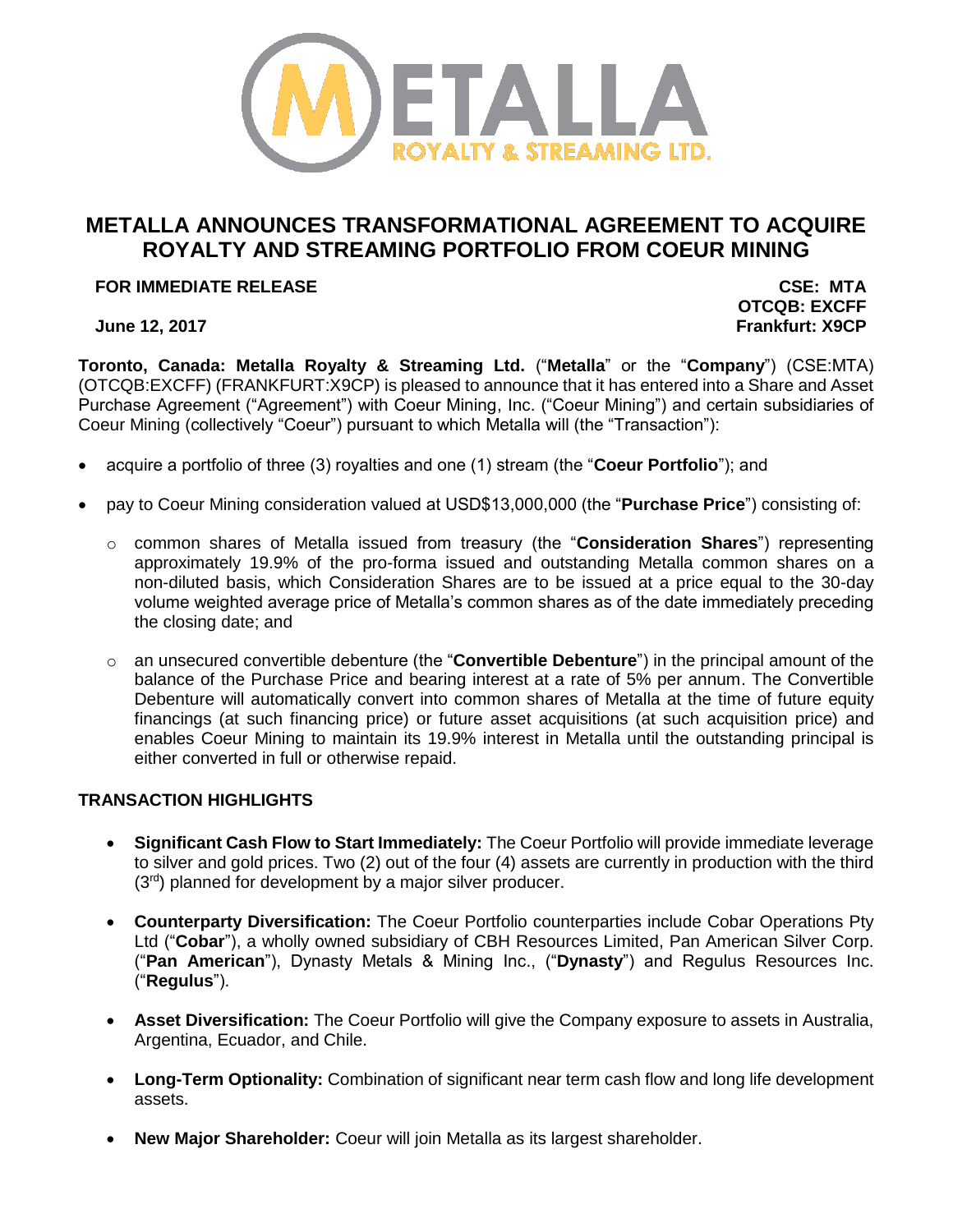## **COEUR PORTFOLIO**

- **Endeavor Silver Stream** Metalla estimates that the Endeavor silver stream will generate cash flow of USD\$2.5 million (CAD\$3.3 million) for the balance of 2017 and USD\$3.8 - \$4.2 million (CAD\$5 - 5.5 million) at an average price of USD\$17 per ounce of silver, before taxes for the calendar year of 2018. This is based on an estimate of the Endeavor mine delivering approximately 987,500 ounces silver over the next 24 months according to the mine plan (with deliveries and revenues being allocated to Metalla starting as of June 1, 2017 in accordance with the Agreement). Metalla will have the right to buy 100% of the silver production up to 20.0 million ounces (7,120,577 ounces have been delivered as of April 2017) from the Endeavor mine in north-central New South Wales, Australia for an operating cost contribution of USD\$1.00 for each ounce of payable silver, indexed annually for inflation, plus a further increment of 50% of the silver price when it exceeds USD \$7.00 per ounce. The Endeavor mine, operated by Cobar, is an underground zinc, lead, and silver mine.
- **2% NSR on the Joaquin Project** a two percent NSR royalty payable by Pan American on minerals mined from the concessions which form part of Joaquin project located in central Santa Cruz Province, Argentina, 145 kilometres from Manantial Espejo silver-gold mine owned by Pan American. Pan American recently purchased the Joaquin project from Coeur for US\$25 million. The Joaquin project is estimated to contain a measured and indicated resource of 65.2 million oz silver and 61,100 ounces of gold in 15.7 million tonnes @ 128.9 gpt Ag and 0.12 gpt Au.<sup>(1)</sup>
- **1.5% NSR on the Zaruma Gold Mine** a one and a half percent NSR royalty payable by Dynasty on minerals mined from the Zaruma gold mine located in the Zaruma-Portovelo Mining District of southern Ecuador, 3 kilometers north of the town of Zaruma. Between 2012 and 2014 the mine produced 72,430 ounces Au and 152,292 ounces of Ag. Dynasty has recently been restructured and is currently only trial mining at lower levels according to the Company. The Zaruma gold mine has an estimated measured and indicated resource of 1.094 million ounces of gold in 2.62 million tonnes with an average grade of 12.97 gpt gold with an additional 1.448 million inferred ounces in 3.7 million tonnes at a grade of 12.2 gpt gold. $(2)$
- **1.5% NSR on the Puchuldiza Project** a one and a half percent NSR royalty payable by Regulus on minerals mined from the Puchuldiza project located in the Andean Plateau (Puna) of northernmost Chile. The Puchudiza project has an estimated inferred resources of 686,000 ounces of gold in the inferred category (30.07 million tonnes  $@$  0.71 g/t gold).<sup>(3)</sup> The Puchudiza royalty is subject to a right of first refusal and is capped at USD\$5 million.

Brett Heath, President of Metalla Royalty & Streaming commented, *"This acquisition provides an extraordinary amount of growth for Metalla. Our shareholders will benefit from the immediate increase in annual cash flow from the Endeavor Stream as it bridges us to our existing royalty portfolio that is expected to produce for us in the future. It also adds two more major producers as counterparties, Pan American Silver and CBH Resources, along with further geographic and asset diversification. Our access to capital, and market liquidity should also be meaningfully increased, which will allow Metalla to continue to aggressively build our royalty and streaming portfolio."* 

### **CLOSING OF THE TRANSACTION**

The closing will be subject to customary conditions for similar transactions, including (i) notice of the Transaction to the Canadian Securities Exchange and (ii) entry by Metalla and Coeur into an assignment and assumption agreement pursuant to which the Coeur Portfolio will be transferred from Coeur to Metalla or, in the case of the Zaruma royalty and the Endeavour silver stream, Metalla will acquire the Coeur entity holding it. Metalla must also obtain the consent of the Australian Foreign Investment Review Board ("**FIRB Approval**") in connection with acquiring its interest in the Endeavor mine and such FIRB Approval is anticipated to require between 60 and 120 days from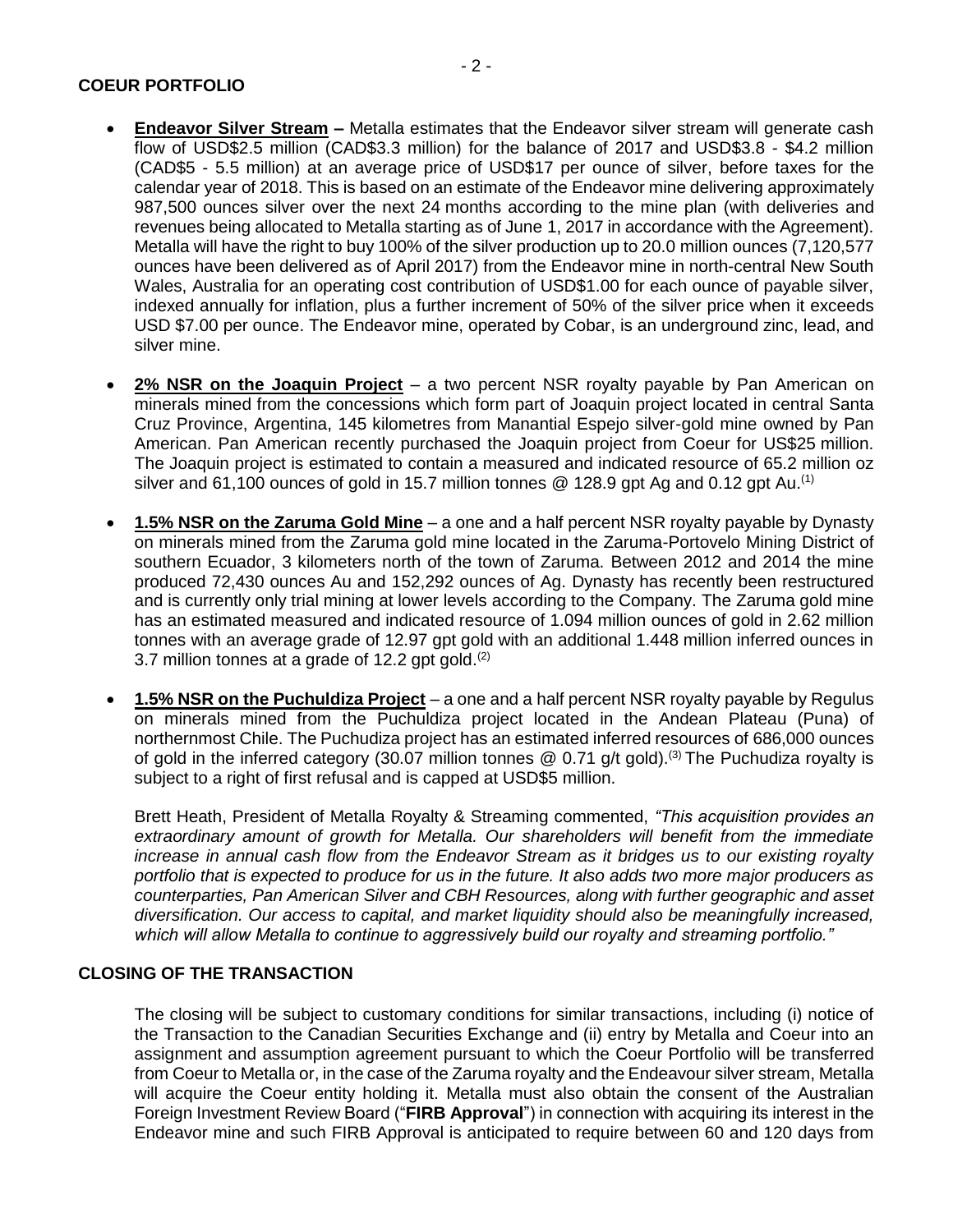the date of execution of the Agreement. Closing of Transaction is expected to occur as soon as possible after the receipt of the FIRB Approval.

## **METALLA POST CLOSING CAPITAL STRUCTURE**

Following completion of the Transaction the total issued and outstanding shares of Metalla is expected to be approximately 71,017,747, with Coeur holding 19.9% (14,132,534 shares). There will be no change in warrants and options outstanding. Metalla will also have the Convertible Debenture held by Coeur for the balance of the Purchase Price. The Convertible Debenture will automatically convert into common shares of Metalla at future financings (at the future financing price) or asset acquisitions (at the acquisition price) to maintain Coeur's 19.9% until the outstanding principal is either converted in full or otherwise repaid. The Convertible Debenture will bear interest at a rate of 5% per annum.

Note 1: Please refer to a technical report titled "Joaquin Project NI 43-101 Technical Report" and dated February 15, 2013 (the "**Joaquin Report**"). Summary of grades and tonnage estimates for the Joaquin project for different resources categories as disclosed by the Joaquin Report:

|           | Tonnes     | Ag gpt | Ounces Ag  | Au gpt | Ounces Au |
|-----------|------------|--------|------------|--------|-----------|
| Measured  | 5,400,000  | 156.9  | 27,200,000 | 0.11   | 19,300    |
| Indicated | 10,300,000 | 114.2  | 38,000,000 | 0.13   | 41,800    |
| $M+1$     | 15,700,000 | 128.9  | 65,200,000 | 0.12   | 61,100    |
|           |            |        |            |        |           |
| Inferred  | 1,000,000  | 100.7  | 3,100,000  | 0.12   | 3,700     |

Note 2: Please refer to a technical report titled "Independent Preliminary Assessment – Zaruma Gold Project – El Oro Province, Ecuador" and dated September 17, 2014 (the "**Zaruma Report**"). Summary of grades and tonnage estimates for the Zaruma project for different resources categories as disclosed by the Zaruma Report:

|           | <b>Tonnes</b> | Au gpt | <b>Ounces Au</b> |  |
|-----------|---------------|--------|------------------|--|
| Measured  | 1,590,000     | 13.48  | 689,000          |  |
| Indicated | 1,030,000     | 12.18  | 405,000          |  |
| $M+I$     | 2,620,000     | 12.97  | 1,094,000        |  |
|           |               |        |                  |  |
| Inferred  | 3,700,000     | 12.20  | 1,448,000        |  |

Note 3: Please refer to a technical report titled "NI 43-101 Technical Report – Puchuldiza Project – I Region, Chile" and dated November 7, 2011.

# **ABOUT METALLA**

Metalla was created for the purpose of providing shareholders with leveraged precious metal exposure by acquiring royalties and streams. Our goal is to increase share value by accumulating a diversified portfolio of royalties and streams with attractive returns. Our strong foundation of current and future cash generating asset base, combined with an experienced team gives Metalla a path to become one of the leading gold and silver companies for the next commodities cycle.

For further information please visit our website at [www.metallaroyalty.com](http://www.metallaroyalty.com/)